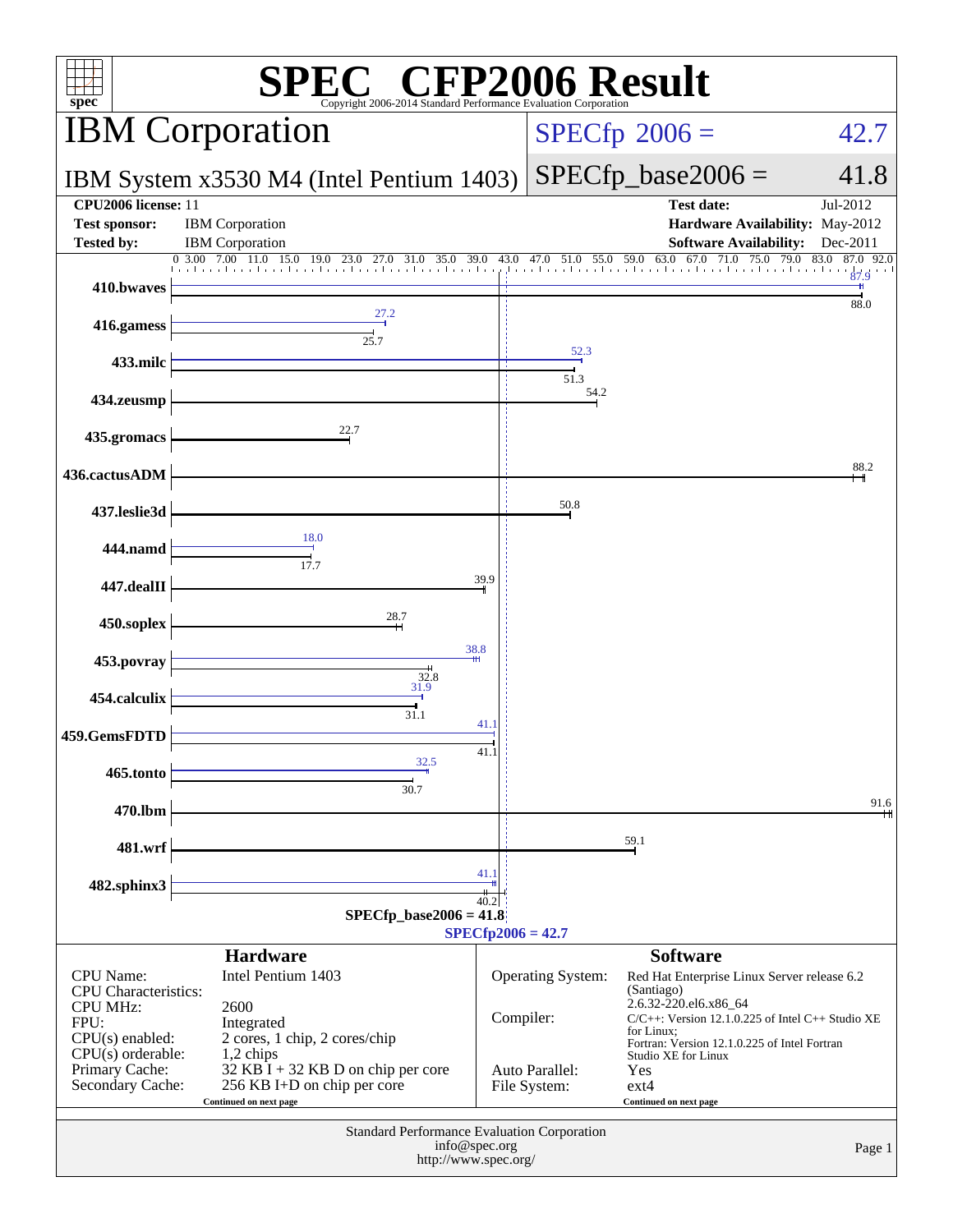

Results appear in the [order in which they were run.](http://www.spec.org/auto/cpu2006/Docs/result-fields.html#RunOrder) Bold underlined text [indicates a median measurement.](http://www.spec.org/auto/cpu2006/Docs/result-fields.html#Median)

#### **[Operating System Notes](http://www.spec.org/auto/cpu2006/Docs/result-fields.html#OperatingSystemNotes)**

Stack size set to unlimited using "ulimit -s unlimited"

#### **[Platform Notes](http://www.spec.org/auto/cpu2006/Docs/result-fields.html#PlatformNotes)**

 BIOS setting: Operating Mode set to Maximum Performance Sysinfo program /root/SPECcpu-v1.2/config/sysinfo.rev6800 \$Rev: 6800 \$ \$Date:: 2011-10-11 #\$ 6f2ebdff5032aaa42e583f96b07f99d3 running on localhost.localdomain Tue Jul 24 10:31:34 2012

 This section contains SUT (System Under Test) info as seen by some common utilities. To remove or add to this section, see: <http://www.spec.org/cpu2006/Docs/config.html#sysinfo>

Continued on next page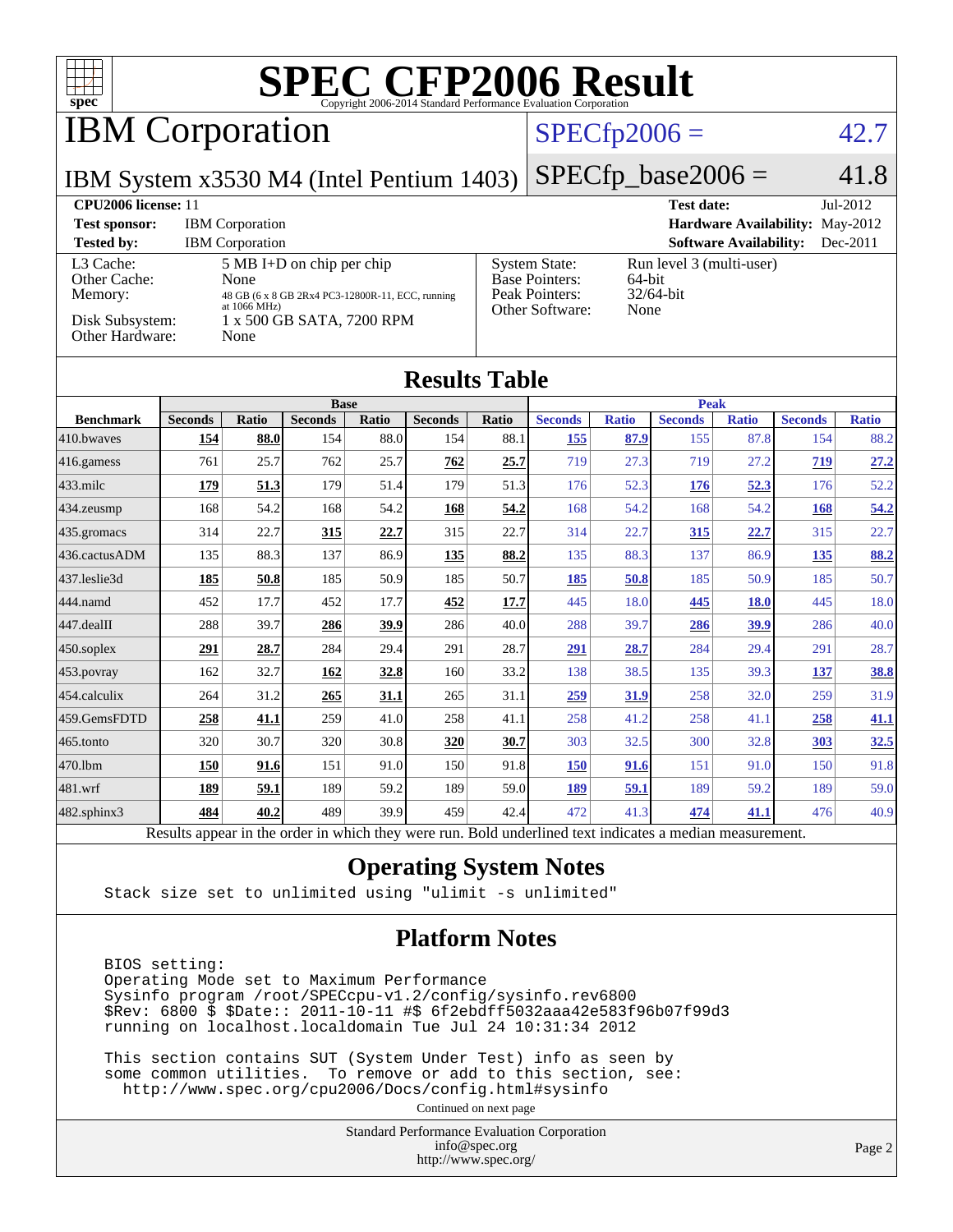| ¢<br>Ņ, | ċ | г |  |
|---------|---|---|--|

IBM Corporation

 $SPECfp2006 = 42.7$  $SPECfp2006 = 42.7$ 

IBM System x3530 M4 (Intel Pentium 1403)  $SPECTp\_base2006 = 41.8$ 

**[Test sponsor:](http://www.spec.org/auto/cpu2006/Docs/result-fields.html#Testsponsor)** IBM Corporation **[Hardware Availability:](http://www.spec.org/auto/cpu2006/Docs/result-fields.html#HardwareAvailability)** May-2012 **[Tested by:](http://www.spec.org/auto/cpu2006/Docs/result-fields.html#Testedby)** IBM Corporation **[Software Availability:](http://www.spec.org/auto/cpu2006/Docs/result-fields.html#SoftwareAvailability)** Dec-2011

**[CPU2006 license:](http://www.spec.org/auto/cpu2006/Docs/result-fields.html#CPU2006license)** 11 **[Test date:](http://www.spec.org/auto/cpu2006/Docs/result-fields.html#Testdate)** Jul-2012

#### **[Platform Notes \(Continued\)](http://www.spec.org/auto/cpu2006/Docs/result-fields.html#PlatformNotes)**

 From /proc/cpuinfo model name : Intel(R) Pentium(R) CPU 1403 @ 2.60GHz 1 "physical id"s (chips) 2 "processors" cores, siblings (Caution: counting these is hw and system dependent. The following excerpts from /proc/cpuinfo might not be reliable. Use with caution.) cpu cores : 2 siblings : 2 physical 0: cores 0 1 cache size : 5120 KB From /proc/meminfo<br>MemTotal: 49406052 kB HugePages\_Total: 0<br>Hugepagesize: 2048 kB Hugepagesize: /usr/bin/lsb\_release -d Red Hat Enterprise Linux Server release 6.2 (Santiago) From /etc/\*release\* /etc/\*version\* redhat-release: Red Hat Enterprise Linux Server release 6.2 (Santiago) system-release: Red Hat Enterprise Linux Server release 6.2 (Santiago) system-release-cpe: cpe:/o:redhat:enterprise\_linux:6server:ga:server uname -a: Linux localhost.localdomain 2.6.32-220.el6.x86\_64 #1 SMP Wed Nov 9 08:03:13 EST 2011 x86\_64 x86\_64 x86\_64 GNU/Linux run-level 3 Jul 23 15:14 SPEC is set to: /root/SPECcpu-v1.2<br>Filesystem Type Size Use Type Size Used Avail Use% Mounted on /dev/mapper/vg\_x3530m4-lv\_root ext4 133G 18G 109G 14% / Additional information from dmidecode: Memory: 6x Samsung M393B1K70DH0-CK0 8 GB 1066 MHz 2 rank (End of data from sysinfo program)

#### **[General Notes](http://www.spec.org/auto/cpu2006/Docs/result-fields.html#GeneralNotes)**

Environment variables set by runspec before the start of the run: KMP\_AFFINITY = "granularity=fine,compact,1,0" LD\_LIBRARY\_PATH = "/root/SPECcpu-v1.2/libs/32:/root/SPECcpu-v1.2/libs/64" OMP NUM THREADS = "2"

Binaries compiled on a system with 1x Core i7-860 CPU + 8GB

Continued on next page

Standard Performance Evaluation Corporation [info@spec.org](mailto:info@spec.org) <http://www.spec.org/>

Page 3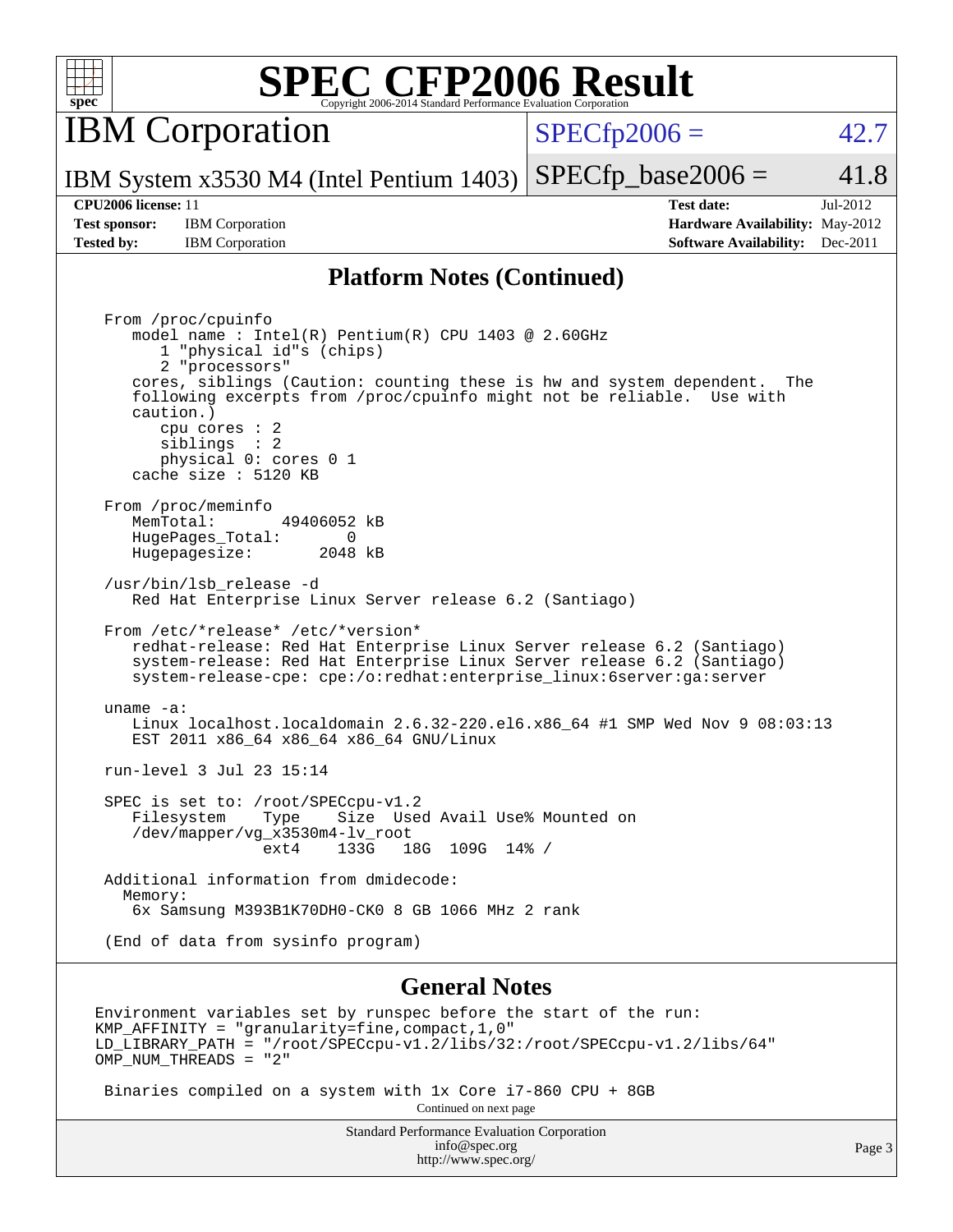

# IBM Corporation

 $SPECfp2006 = 42.7$  $SPECfp2006 = 42.7$ 

IBM System x3530 M4 (Intel Pentium 1403)  $SPECfp\_base2006 = 41.8$ 

**[Test sponsor:](http://www.spec.org/auto/cpu2006/Docs/result-fields.html#Testsponsor)** IBM Corporation **[Hardware Availability:](http://www.spec.org/auto/cpu2006/Docs/result-fields.html#HardwareAvailability)** May-2012 **[Tested by:](http://www.spec.org/auto/cpu2006/Docs/result-fields.html#Testedby)** IBM Corporation **[Software Availability:](http://www.spec.org/auto/cpu2006/Docs/result-fields.html#SoftwareAvailability)** Dec-2011

**[CPU2006 license:](http://www.spec.org/auto/cpu2006/Docs/result-fields.html#CPU2006license)** 11 **[Test date:](http://www.spec.org/auto/cpu2006/Docs/result-fields.html#Testdate)** Jul-2012

#### **[General Notes \(Continued\)](http://www.spec.org/auto/cpu2006/Docs/result-fields.html#GeneralNotes)**

 memory using RHEL5.5 Transparent Huge Pages enabled with: echo always > /sys/kernel/mm/redhat\_transparent\_hugepage/enabled

## **[Base Compiler Invocation](http://www.spec.org/auto/cpu2006/Docs/result-fields.html#BaseCompilerInvocation)**

[C benchmarks](http://www.spec.org/auto/cpu2006/Docs/result-fields.html#Cbenchmarks):  $\text{icc}$   $-\text{m64}$ 

[C++ benchmarks:](http://www.spec.org/auto/cpu2006/Docs/result-fields.html#CXXbenchmarks) [icpc -m64](http://www.spec.org/cpu2006/results/res2012q3/cpu2006-20120806-24049.flags.html#user_CXXbase_intel_icpc_64bit_bedb90c1146cab66620883ef4f41a67e)

[Fortran benchmarks](http://www.spec.org/auto/cpu2006/Docs/result-fields.html#Fortranbenchmarks): [ifort -m64](http://www.spec.org/cpu2006/results/res2012q3/cpu2006-20120806-24049.flags.html#user_FCbase_intel_ifort_64bit_ee9d0fb25645d0210d97eb0527dcc06e)

[Benchmarks using both Fortran and C](http://www.spec.org/auto/cpu2006/Docs/result-fields.html#BenchmarksusingbothFortranandC): [icc -m64](http://www.spec.org/cpu2006/results/res2012q3/cpu2006-20120806-24049.flags.html#user_CC_FCbase_intel_icc_64bit_0b7121f5ab7cfabee23d88897260401c) [ifort -m64](http://www.spec.org/cpu2006/results/res2012q3/cpu2006-20120806-24049.flags.html#user_CC_FCbase_intel_ifort_64bit_ee9d0fb25645d0210d97eb0527dcc06e)

## **[Base Portability Flags](http://www.spec.org/auto/cpu2006/Docs/result-fields.html#BasePortabilityFlags)**

| 410.bwaves: -DSPEC CPU LP64                                    |  |
|----------------------------------------------------------------|--|
| 416.gamess: -DSPEC_CPU_LP64                                    |  |
| 433.milc: -DSPEC CPU LP64                                      |  |
| 434.zeusmp: -DSPEC_CPU_LP64                                    |  |
| 435.gromacs: -DSPEC_CPU_LP64 -nofor_main                       |  |
| 436.cactusADM: -DSPEC CPU LP64 -nofor main                     |  |
| 437.leslie3d: -DSPEC CPU LP64                                  |  |
| 444.namd: -DSPEC CPU LP64                                      |  |
| 447.dealII: -DSPEC CPU LP64                                    |  |
| 450.soplex: -DSPEC_CPU_LP64                                    |  |
| 453.povray: -DSPEC_CPU_LP64                                    |  |
| 454.calculix: - DSPEC CPU LP64 - nofor main                    |  |
| 459.GemsFDTD: - DSPEC_CPU LP64                                 |  |
| 465.tonto: - DSPEC CPU LP64                                    |  |
| 470.1bm: -DSPEC CPU LP64                                       |  |
| 481.wrf: -DSPEC_CPU_LP64 -DSPEC_CPU_CASE_FLAG -DSPEC_CPU_LINUX |  |
| 482.sphinx3: -DSPEC_CPU_LP64                                   |  |

## **[Base Optimization Flags](http://www.spec.org/auto/cpu2006/Docs/result-fields.html#BaseOptimizationFlags)**

[C benchmarks](http://www.spec.org/auto/cpu2006/Docs/result-fields.html#Cbenchmarks):

[-xAVX](http://www.spec.org/cpu2006/results/res2012q3/cpu2006-20120806-24049.flags.html#user_CCbase_f-xAVX) [-ipo](http://www.spec.org/cpu2006/results/res2012q3/cpu2006-20120806-24049.flags.html#user_CCbase_f-ipo) [-O3](http://www.spec.org/cpu2006/results/res2012q3/cpu2006-20120806-24049.flags.html#user_CCbase_f-O3) [-no-prec-div](http://www.spec.org/cpu2006/results/res2012q3/cpu2006-20120806-24049.flags.html#user_CCbase_f-no-prec-div) [-static](http://www.spec.org/cpu2006/results/res2012q3/cpu2006-20120806-24049.flags.html#user_CCbase_f-static) [-parallel](http://www.spec.org/cpu2006/results/res2012q3/cpu2006-20120806-24049.flags.html#user_CCbase_f-parallel) [-opt-prefetch](http://www.spec.org/cpu2006/results/res2012q3/cpu2006-20120806-24049.flags.html#user_CCbase_f-opt-prefetch) [-ansi-alias](http://www.spec.org/cpu2006/results/res2012q3/cpu2006-20120806-24049.flags.html#user_CCbase_f-ansi-alias)

[C++ benchmarks:](http://www.spec.org/auto/cpu2006/Docs/result-fields.html#CXXbenchmarks)

[-xAVX](http://www.spec.org/cpu2006/results/res2012q3/cpu2006-20120806-24049.flags.html#user_CXXbase_f-xAVX) [-ipo](http://www.spec.org/cpu2006/results/res2012q3/cpu2006-20120806-24049.flags.html#user_CXXbase_f-ipo) [-O3](http://www.spec.org/cpu2006/results/res2012q3/cpu2006-20120806-24049.flags.html#user_CXXbase_f-O3) [-no-prec-div](http://www.spec.org/cpu2006/results/res2012q3/cpu2006-20120806-24049.flags.html#user_CXXbase_f-no-prec-div) [-static](http://www.spec.org/cpu2006/results/res2012q3/cpu2006-20120806-24049.flags.html#user_CXXbase_f-static) [-opt-prefetch](http://www.spec.org/cpu2006/results/res2012q3/cpu2006-20120806-24049.flags.html#user_CXXbase_f-opt-prefetch) [-ansi-alias](http://www.spec.org/cpu2006/results/res2012q3/cpu2006-20120806-24049.flags.html#user_CXXbase_f-ansi-alias)

Continued on next page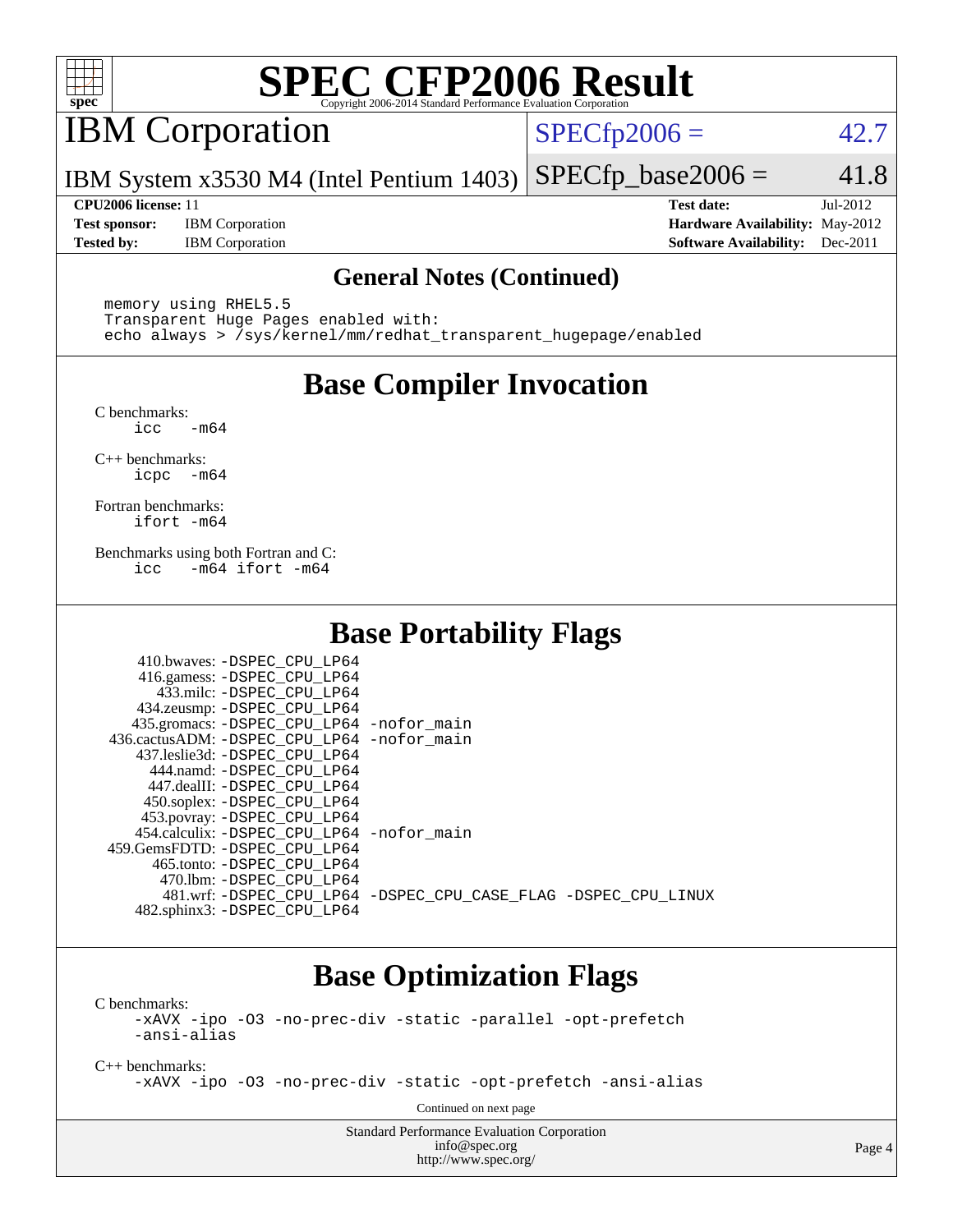

**IBM** Corporation

 $SPECfp2006 = 42.7$  $SPECfp2006 = 42.7$ 

IBM System x3530 M4 (Intel Pentium 1403)  $SPECTp\_base2006 = 41.8$ 

**[Test sponsor:](http://www.spec.org/auto/cpu2006/Docs/result-fields.html#Testsponsor)** IBM Corporation **[Hardware Availability:](http://www.spec.org/auto/cpu2006/Docs/result-fields.html#HardwareAvailability)** May-2012

**[CPU2006 license:](http://www.spec.org/auto/cpu2006/Docs/result-fields.html#CPU2006license)** 11 **[Test date:](http://www.spec.org/auto/cpu2006/Docs/result-fields.html#Testdate)** Jul-2012 **[Tested by:](http://www.spec.org/auto/cpu2006/Docs/result-fields.html#Testedby)** IBM Corporation **[Software Availability:](http://www.spec.org/auto/cpu2006/Docs/result-fields.html#SoftwareAvailability)** Dec-2011

## **[Base Optimization Flags \(Continued\)](http://www.spec.org/auto/cpu2006/Docs/result-fields.html#BaseOptimizationFlags)**

[Fortran benchmarks](http://www.spec.org/auto/cpu2006/Docs/result-fields.html#Fortranbenchmarks):

[-xAVX](http://www.spec.org/cpu2006/results/res2012q3/cpu2006-20120806-24049.flags.html#user_FCbase_f-xAVX) [-ipo](http://www.spec.org/cpu2006/results/res2012q3/cpu2006-20120806-24049.flags.html#user_FCbase_f-ipo) [-O3](http://www.spec.org/cpu2006/results/res2012q3/cpu2006-20120806-24049.flags.html#user_FCbase_f-O3) [-no-prec-div](http://www.spec.org/cpu2006/results/res2012q3/cpu2006-20120806-24049.flags.html#user_FCbase_f-no-prec-div) [-static](http://www.spec.org/cpu2006/results/res2012q3/cpu2006-20120806-24049.flags.html#user_FCbase_f-static) [-parallel](http://www.spec.org/cpu2006/results/res2012q3/cpu2006-20120806-24049.flags.html#user_FCbase_f-parallel) [-opt-prefetch](http://www.spec.org/cpu2006/results/res2012q3/cpu2006-20120806-24049.flags.html#user_FCbase_f-opt-prefetch)

[Benchmarks using both Fortran and C](http://www.spec.org/auto/cpu2006/Docs/result-fields.html#BenchmarksusingbothFortranandC):

[-xAVX](http://www.spec.org/cpu2006/results/res2012q3/cpu2006-20120806-24049.flags.html#user_CC_FCbase_f-xAVX) [-ipo](http://www.spec.org/cpu2006/results/res2012q3/cpu2006-20120806-24049.flags.html#user_CC_FCbase_f-ipo) [-O3](http://www.spec.org/cpu2006/results/res2012q3/cpu2006-20120806-24049.flags.html#user_CC_FCbase_f-O3) [-no-prec-div](http://www.spec.org/cpu2006/results/res2012q3/cpu2006-20120806-24049.flags.html#user_CC_FCbase_f-no-prec-div) [-static](http://www.spec.org/cpu2006/results/res2012q3/cpu2006-20120806-24049.flags.html#user_CC_FCbase_f-static) [-parallel](http://www.spec.org/cpu2006/results/res2012q3/cpu2006-20120806-24049.flags.html#user_CC_FCbase_f-parallel) [-opt-prefetch](http://www.spec.org/cpu2006/results/res2012q3/cpu2006-20120806-24049.flags.html#user_CC_FCbase_f-opt-prefetch) [-ansi-alias](http://www.spec.org/cpu2006/results/res2012q3/cpu2006-20120806-24049.flags.html#user_CC_FCbase_f-ansi-alias)

**[Peak Compiler Invocation](http://www.spec.org/auto/cpu2006/Docs/result-fields.html#PeakCompilerInvocation)**

[C benchmarks](http://www.spec.org/auto/cpu2006/Docs/result-fields.html#Cbenchmarks):  $\text{icc}$  -m64

[C++ benchmarks:](http://www.spec.org/auto/cpu2006/Docs/result-fields.html#CXXbenchmarks) [icpc -m64](http://www.spec.org/cpu2006/results/res2012q3/cpu2006-20120806-24049.flags.html#user_CXXpeak_intel_icpc_64bit_bedb90c1146cab66620883ef4f41a67e)

[Fortran benchmarks](http://www.spec.org/auto/cpu2006/Docs/result-fields.html#Fortranbenchmarks): [ifort -m64](http://www.spec.org/cpu2006/results/res2012q3/cpu2006-20120806-24049.flags.html#user_FCpeak_intel_ifort_64bit_ee9d0fb25645d0210d97eb0527dcc06e)

[Benchmarks using both Fortran and C](http://www.spec.org/auto/cpu2006/Docs/result-fields.html#BenchmarksusingbothFortranandC): [icc -m64](http://www.spec.org/cpu2006/results/res2012q3/cpu2006-20120806-24049.flags.html#user_CC_FCpeak_intel_icc_64bit_0b7121f5ab7cfabee23d88897260401c) [ifort -m64](http://www.spec.org/cpu2006/results/res2012q3/cpu2006-20120806-24049.flags.html#user_CC_FCpeak_intel_ifort_64bit_ee9d0fb25645d0210d97eb0527dcc06e)

### **[Peak Portability Flags](http://www.spec.org/auto/cpu2006/Docs/result-fields.html#PeakPortabilityFlags)**

Same as Base Portability Flags

### **[Peak Optimization Flags](http://www.spec.org/auto/cpu2006/Docs/result-fields.html#PeakOptimizationFlags)**

[C benchmarks](http://www.spec.org/auto/cpu2006/Docs/result-fields.html#Cbenchmarks):

 433.milc: [-xAVX](http://www.spec.org/cpu2006/results/res2012q3/cpu2006-20120806-24049.flags.html#user_peakPASS2_CFLAGSPASS2_LDFLAGS433_milc_f-xAVX)(pass 2) [-prof-gen](http://www.spec.org/cpu2006/results/res2012q3/cpu2006-20120806-24049.flags.html#user_peakPASS1_CFLAGSPASS1_LDFLAGS433_milc_prof_gen_e43856698f6ca7b7e442dfd80e94a8fc)(pass 1) [-ipo](http://www.spec.org/cpu2006/results/res2012q3/cpu2006-20120806-24049.flags.html#user_peakPASS2_CFLAGSPASS2_LDFLAGS433_milc_f-ipo)(pass 2) [-O3](http://www.spec.org/cpu2006/results/res2012q3/cpu2006-20120806-24049.flags.html#user_peakPASS2_CFLAGSPASS2_LDFLAGS433_milc_f-O3)(pass 2) [-no-prec-div](http://www.spec.org/cpu2006/results/res2012q3/cpu2006-20120806-24049.flags.html#user_peakPASS2_CFLAGSPASS2_LDFLAGS433_milc_f-no-prec-div)(pass 2) [-prof-use](http://www.spec.org/cpu2006/results/res2012q3/cpu2006-20120806-24049.flags.html#user_peakPASS2_CFLAGSPASS2_LDFLAGS433_milc_prof_use_bccf7792157ff70d64e32fe3e1250b55)(pass 2) [-static](http://www.spec.org/cpu2006/results/res2012q3/cpu2006-20120806-24049.flags.html#user_peakOPTIMIZE433_milc_f-static) [-auto-ilp32](http://www.spec.org/cpu2006/results/res2012q3/cpu2006-20120806-24049.flags.html#user_peakCOPTIMIZE433_milc_f-auto-ilp32) [-ansi-alias](http://www.spec.org/cpu2006/results/res2012q3/cpu2006-20120806-24049.flags.html#user_peakCOPTIMIZE433_milc_f-ansi-alias)

 $470.$ lbm: basepeak = yes

 482.sphinx3: [-xAVX](http://www.spec.org/cpu2006/results/res2012q3/cpu2006-20120806-24049.flags.html#user_peakOPTIMIZE482_sphinx3_f-xAVX) [-ipo](http://www.spec.org/cpu2006/results/res2012q3/cpu2006-20120806-24049.flags.html#user_peakOPTIMIZE482_sphinx3_f-ipo) [-O3](http://www.spec.org/cpu2006/results/res2012q3/cpu2006-20120806-24049.flags.html#user_peakOPTIMIZE482_sphinx3_f-O3) [-no-prec-div](http://www.spec.org/cpu2006/results/res2012q3/cpu2006-20120806-24049.flags.html#user_peakOPTIMIZE482_sphinx3_f-no-prec-div) [-unroll2](http://www.spec.org/cpu2006/results/res2012q3/cpu2006-20120806-24049.flags.html#user_peakCOPTIMIZE482_sphinx3_f-unroll_784dae83bebfb236979b41d2422d7ec2) [-ansi-alias](http://www.spec.org/cpu2006/results/res2012q3/cpu2006-20120806-24049.flags.html#user_peakCOPTIMIZE482_sphinx3_f-ansi-alias) [-parallel](http://www.spec.org/cpu2006/results/res2012q3/cpu2006-20120806-24049.flags.html#user_peakCOPTIMIZE482_sphinx3_f-parallel)

[C++ benchmarks:](http://www.spec.org/auto/cpu2006/Docs/result-fields.html#CXXbenchmarks)

```
 444.namd: -xAVX(pass 2) -prof-gen(pass 1) -ipo(pass 2) -O3(pass 2)
         -no-prec-div(pass 2) -prof-use(pass 2) -fno-alias
         -auto-ilp32
```
Continued on next page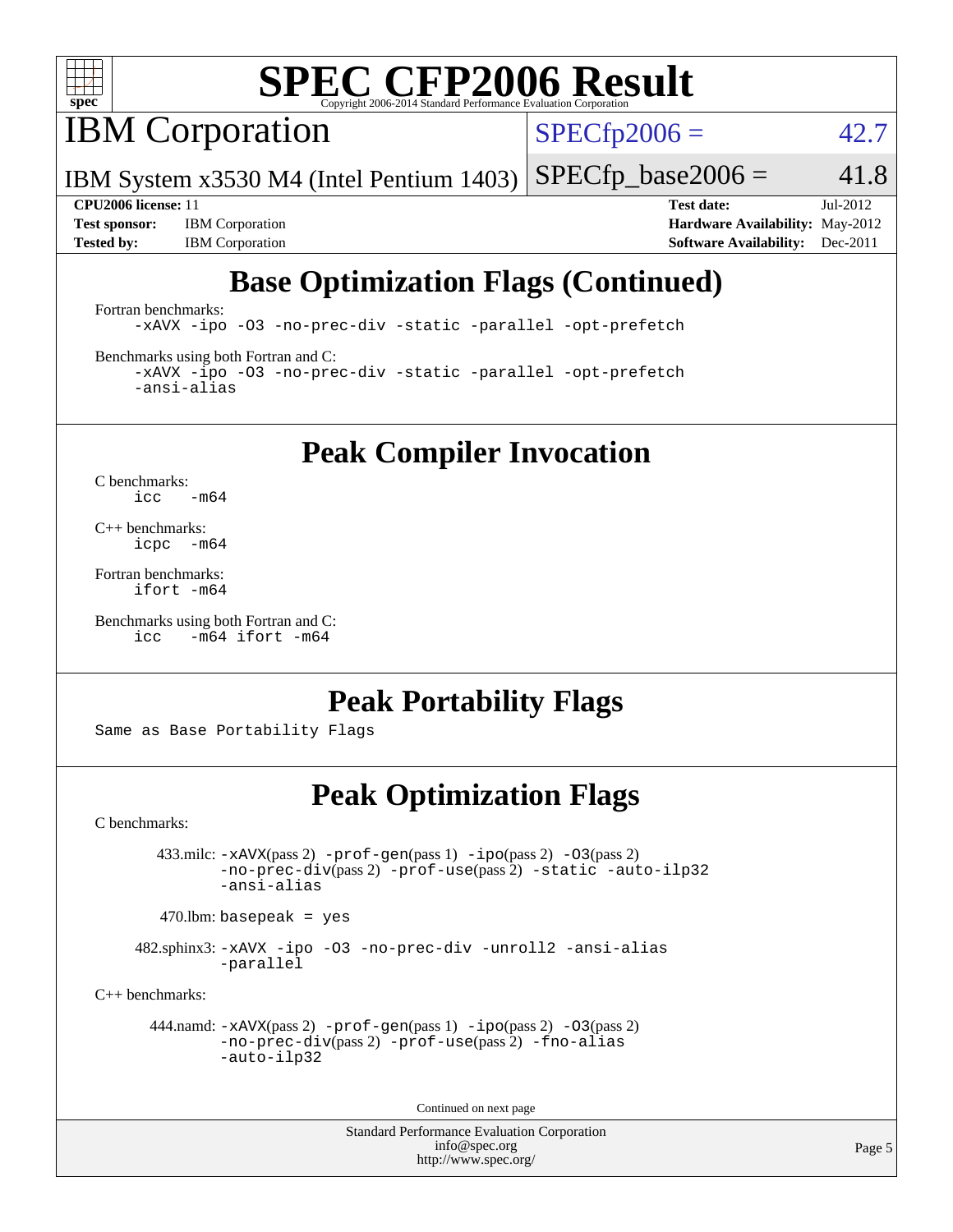

IBM Corporation

 $SPECTp2006 = 42.7$ 

IBM System x3530 M4 (Intel Pentium 1403)  $SPECTp\_base2006 = 41.8$ 

**[Test sponsor:](http://www.spec.org/auto/cpu2006/Docs/result-fields.html#Testsponsor)** IBM Corporation **[Hardware Availability:](http://www.spec.org/auto/cpu2006/Docs/result-fields.html#HardwareAvailability)** May-2012

**[CPU2006 license:](http://www.spec.org/auto/cpu2006/Docs/result-fields.html#CPU2006license)** 11 **[Test date:](http://www.spec.org/auto/cpu2006/Docs/result-fields.html#Testdate)** Jul-2012 **[Tested by:](http://www.spec.org/auto/cpu2006/Docs/result-fields.html#Testedby)** IBM Corporation **[Software Availability:](http://www.spec.org/auto/cpu2006/Docs/result-fields.html#SoftwareAvailability)** Dec-2011

## **[Peak Optimization Flags \(Continued\)](http://www.spec.org/auto/cpu2006/Docs/result-fields.html#PeakOptimizationFlags)**

```
 447.dealII: basepeak = yes
       450.soplex: basepeak = yes
     453.povray: -xAVX(pass 2) -prof-gen(pass 1) -ipo(pass 2) -03(pass 2)
               -no-prec-div(pass 2) -prof-use(pass 2) -unroll4 -ansi-alias
Fortran benchmarks: 
      410.bwaves: -xAVX -ipo -O3 -no-prec-div -opt-prefetch -parallel
               -static
      416.gamess: -xAVX(pass 2) -prof-gen(pass 1) -ipo(pass 2) -O3(pass 2)
               -no-prec-div(pass 2) -prof-use(pass 2) -unroll2
               -inline-level=0 -scalar-rep- -static
      434.zeusmp: basepeak = yes
      437.leslie3d: basepeak = yes
  459.GemsFDTD: -xAVX(pass 2) -prof-gen(pass 1) -ipo(pass 2) -O3(pass 2)
               -no-prec-div(pass 2) -prof-use(pass 2) -unroll2
               -inline-level=0 -opt-prefetch -parallel
        465.tonto: -xAVX(pass 2) -prof-gen(pass 1) -ipo(pass 2) -O3(pass 2)
               -no-prec-div(pass 2) -prof-use(pass 2) -inline-calloc
               -opt-malloc-options=3-auto-unroll4
Benchmarks using both Fortran and C: 
     435.gromacs: basepeak = yes
 436.cactusADM:basepeak = yes 454.calculix: -xAVX -ipo -O3 -no-prec-div -auto-ilp32 -ansi-alias
        481 \text{.m}: basepeak = yes
```
The flags files that were used to format this result can be browsed at <http://www.spec.org/cpu2006/flags/Intel-ic12.1-official-linux64.20111122.html> <http://www.spec.org/cpu2006/flags/IBM-Platform-Flags-V1.2-SNB-C.html>

You can also download the XML flags sources by saving the following links: <http://www.spec.org/cpu2006/flags/Intel-ic12.1-official-linux64.20111122.xml> <http://www.spec.org/cpu2006/flags/IBM-Platform-Flags-V1.2-SNB-C.xml>